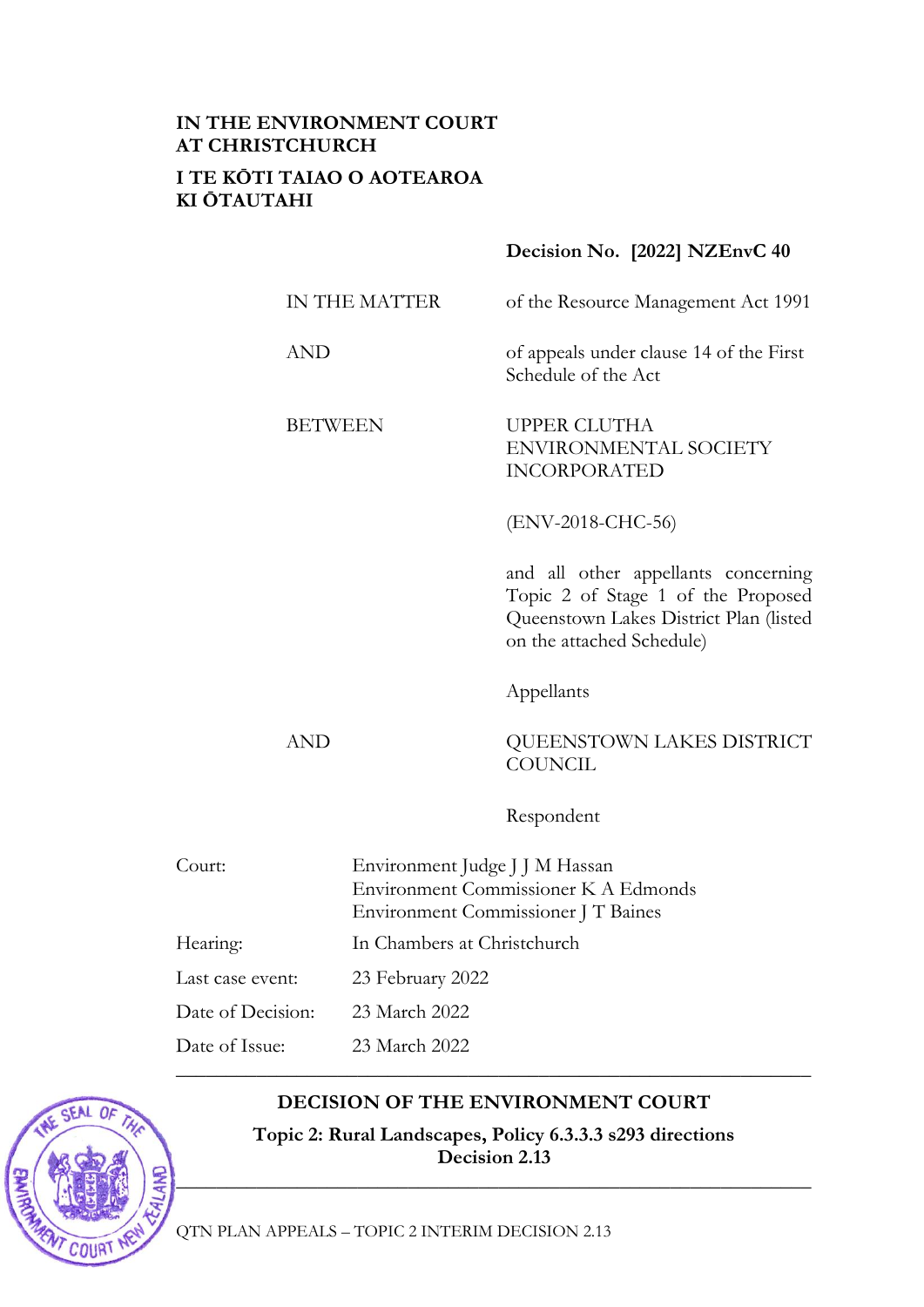A: Directions are made for Queenstown Lakes District Council to amend the PDP by incorporating Pol 6.3.3.3 as set out in Annexure 1 and to file a reporting memorandum as to that once completed.

#### **REASONS**

#### **Introduction**

[1] Proposed amendments are sought to extend the application of Pol 6.3.3.3 so that it applies to land within ONFs in addition to ONLs. This will trigger the need to engage with the policy for any resource consent applications sought by 'working farms' for farming activities located within an ONF. Decision 2.2 traversed the relevant background to the proposed amendment to Pol 6.3.3.3<sup>1</sup> with Decision 2.7 concluding s293 was an appropriate mechanism. 2 The s293 directions were later made in Decision 2.11. 3

[2] Having notified the s293 proposal, Queenstown Lakes District Council ('QLDC') filed a memorandum of counsel and accompanying report, both dated 18 January 2022. The report describes the three submissions received and provides a recommendation based on that response. <sup>4</sup> A further QLDC memorandum of counsel was received dated 23 February 2022.

#### **Submissions to QLDC on the Proposal and QLDC's response**

[3] The court's s293 directions allowed for the making of submissions on the Proposal direct to QLDC. QLDC's Manager Planning Policy, Ms Alyson Hutton, reports that QLDC received three submissions<sup>5</sup> in support of the proposed

<sup>1</sup> *Upper Clutha Environmental Society Incorporated v QLDC* [2019] NZEnvC 205 at [411]-[420].

<sup>2</sup> *Upper Clutha Environmental Society Incorporated v QLDC* [2021] NZEnvC 60 at [177].

<sup>3</sup> *Upper Clutha Environmental Society Incorporated v QLDC* [2021] NZEnvC 154.

<sup>&</sup>lt;sup>4</sup> No supporting affidavit evidence was filed in support of these responses.

<sup>5</sup> Responses were received from K and V Woodfield, J Gardner Hopkins – on behalf of an unspecified client (later identified as Milstead Trust), and Sunnyheights Ltd.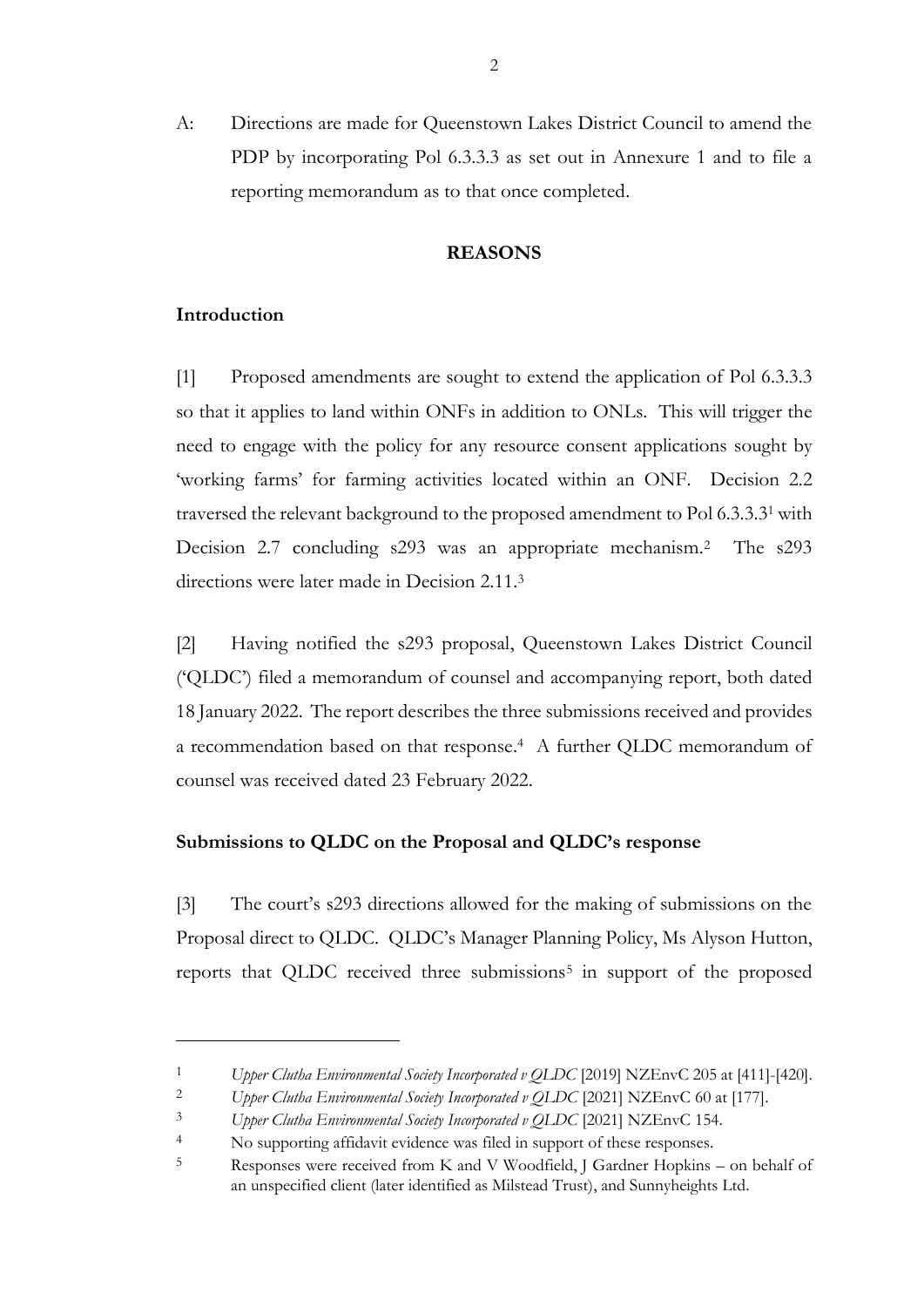amendments, recording that K and V Woodfield ('the Woodfields') and Milstead Trust support the proposal in principle, while Sunnyheights Ltd supports the proposal in part. 6 The concerns raised by submission relevant to this s293 process are: 7

- (a) the drafting of the policy may exclude smaller-scale or marginally productive farms and should therefore be amended to expressly recognise all farming activities irrespective of size, scale, visibility and/or productivity; 8
- (b) the term 'working farms', being an undefined term within the PDP, should be removed to eliminate any ambiguity and inconsistency within the PDP and the PDP defined term 'farming activity' should be used instead. 9

[4] QLDC generally supported the comments filed by the Woodfields and Milstead Trust, and opposed aspects of the comments filed by Sunnyheights Ltd. Ms Hutton outlined her response to these issues and recommended:<sup>10</sup>

- (a) amending 'working farms' to 'farming activities' to provide for standardisation of terms used within the rural chapters (and Chapters 3 and 6) of the District Plan; and
- (b) removing the term 'viable' within the proposed amendment, which is subjective and, in her opinion, impractical and does not assist in assessing future resource consent applications.

<sup>6</sup> Summary report of A Hutton on behalf of Queenstown Lakes District Council in relation to the s293 process for proposed amendment to Pol 6.3.3.3 to apply to ONF in addition to ONL ('QLDC Report'), dated 18 January 2022 at [3.1].

<sup>7</sup> Sunnyheights Ltd's submission recorded its opposition to the inclusion of cl (b) as it refers to the enablement of farming activities that protect the values of the ONF/L. The application of Pol 6.3.3.3(b) to ONLs was confirmed through Decision 2.2, so there is no scope to change that through this s293 process.

<sup>8</sup> QLDC report at [3.3].

<sup>9</sup> QLDC report at [3.4].

<sup>10</sup> QLDC report at [4].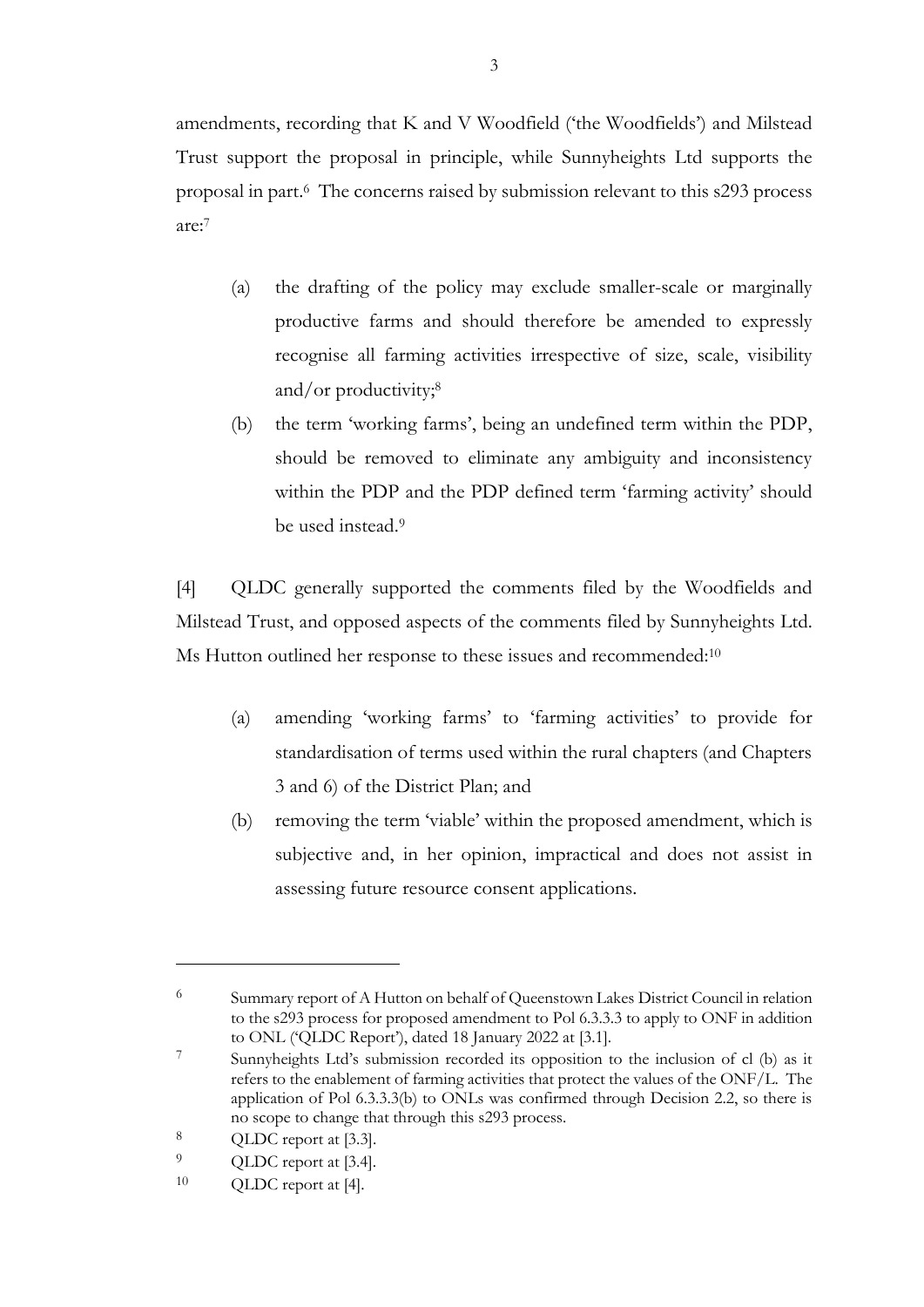[5] Ms Hutton reported her opinion that these changes would be of minor effect and fall within the test in cl 16 of Sch 1 of the RMA. She recommended that the changes be made through this s293 process so that the policy would read:<sup>11</sup>

For working farms farming activities within Outstanding Natural Features and Outstanding Natural Landscapes:

- (a) Recognise that viable farming involves activities that may modify the landscape; and
- (b) Enable those activities in a way that is consistent with protecting the values of Outstanding Natural Features and Outstanding Natural Landscapes

[6] Due to the difference in opinion of the submitters as to the content of the policy, directions were made for the three parties to file any comments (including affidavit evidence) in response, and any s274 notices. QLDC was directed to file a supplementary report in response.<sup>12</sup>

#### **Joinder of s274 parties**

[7] In response to the court's directions, two s274 notices were filed on behalf of the following persons as having an interest in the proceeding that is greater than the general public as the owners of land located within an ONF:

- (a) the Woodfields; <sup>13</sup> and
- (b) Milstead Trust. 14

[8] Both support the proposed update to the wording of Pol 6.3.3.3 as set out in QLDC's memorandum dated 18 January 2022, with the Woodfields also seeking

<sup>11</sup> QLDC report at [4.6].

<sup>12</sup> Email of the Registry to the parties (24 January 2022).

<sup>13</sup> Section 274 notice of K and V Woodfield dated 10 February 2022. The owners of 216 Stevenson Road, RD 2, Wanaka.

<sup>14</sup> Section 274 notice of Milstead Trust dated 11 February 2022. The owners of 429 Frankton Ladies Mile Highway, Lake Hayes.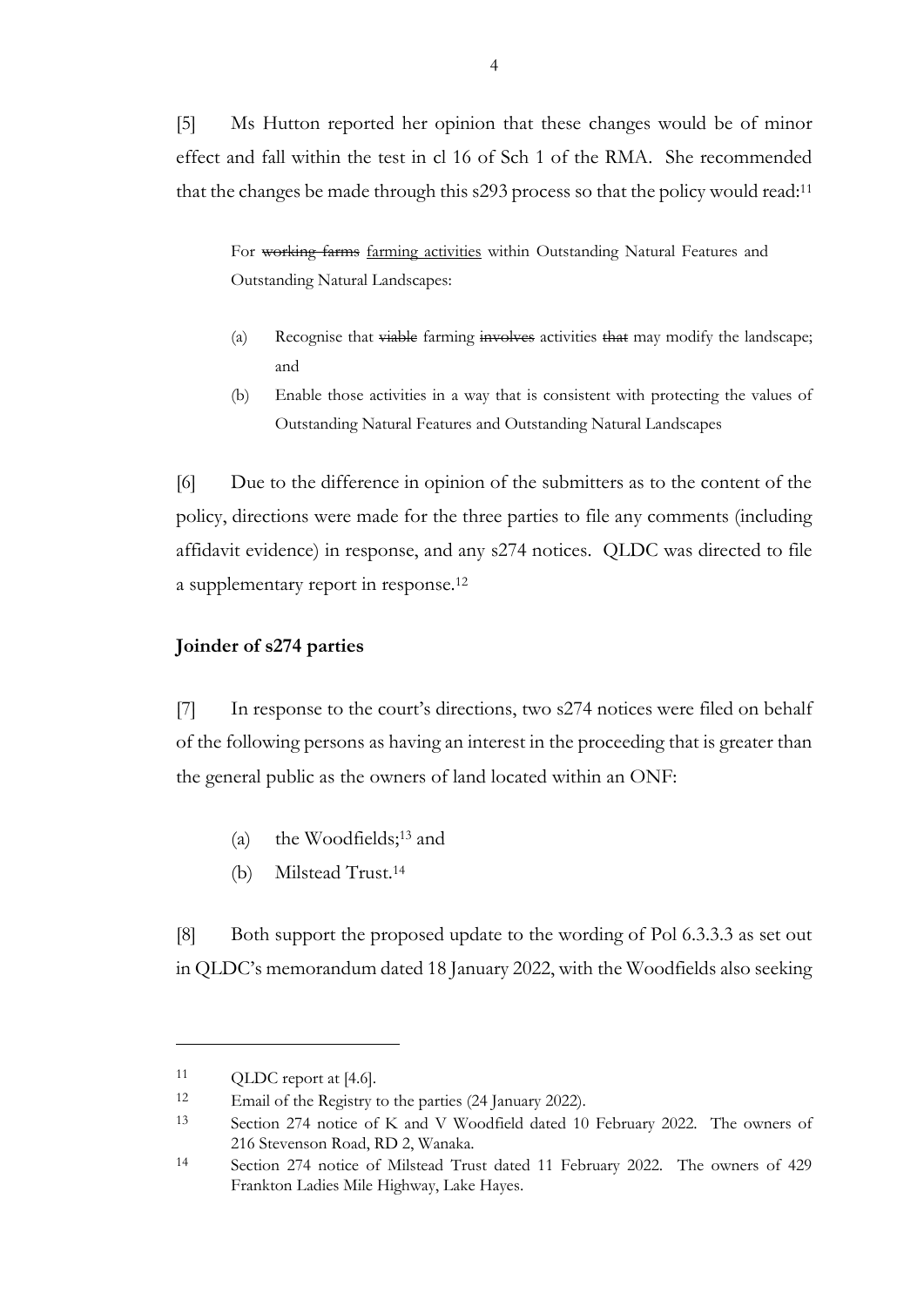that defined terms be capitalised.

[9] The s274 notices are not opposed. It is well established that where the relief pursued in an appeal could have direct consequences for an individual (whether an advantage or disadvantage in a financial, property, or other significant sense) that sets that person apart from the general public.<sup>15</sup> Therefore, I am satisfied that the Woodfields and Milstead Trust each have an interest in this proceeding that is greater than that of the general public so as to qualify them to join the proceeding.

[10] The Woodfields and Milstead Trust are formally recorded as parties to this proceeding.

[11] Of those who made submissions to QLDC only Sunnyheights Ltd opted to not join the proceeding. However, by email it indicated agreement with the proposed amendment to Pol 6.3.3.3 and drew attention to a minor typographical error which QLDC records as having since been addressed.<sup>16</sup>

#### **Capitalisation of defined terms**

[12] The outstanding matter of disagreement between QLDC and the Woodfields pertains to the capitalisation of defined terms. Given the minor nature of this single outstanding issue, QLDC did not consider a supplementary summary report was necessary and instead addressed the matter in its 23 February 2022 memorandum.

[13] Counsel for QLDC, Ms Scott, explains that, despite capitalisation of defined terms being an often-adopted approach in District Plans, the PDP does not take this approach. The fact that defined terms are not capitalised throughout

<sup>15</sup> *Swap Stockfoods Ltd v Bay of Plenty Regional Council* [2020] NZEnvC 117, referring to *Mt Christina Limited v Queenstown Lakes District Council* [2018] NZEnvC 190.

<sup>16</sup> QLDC memorandum dated 23 February 2022 at [9].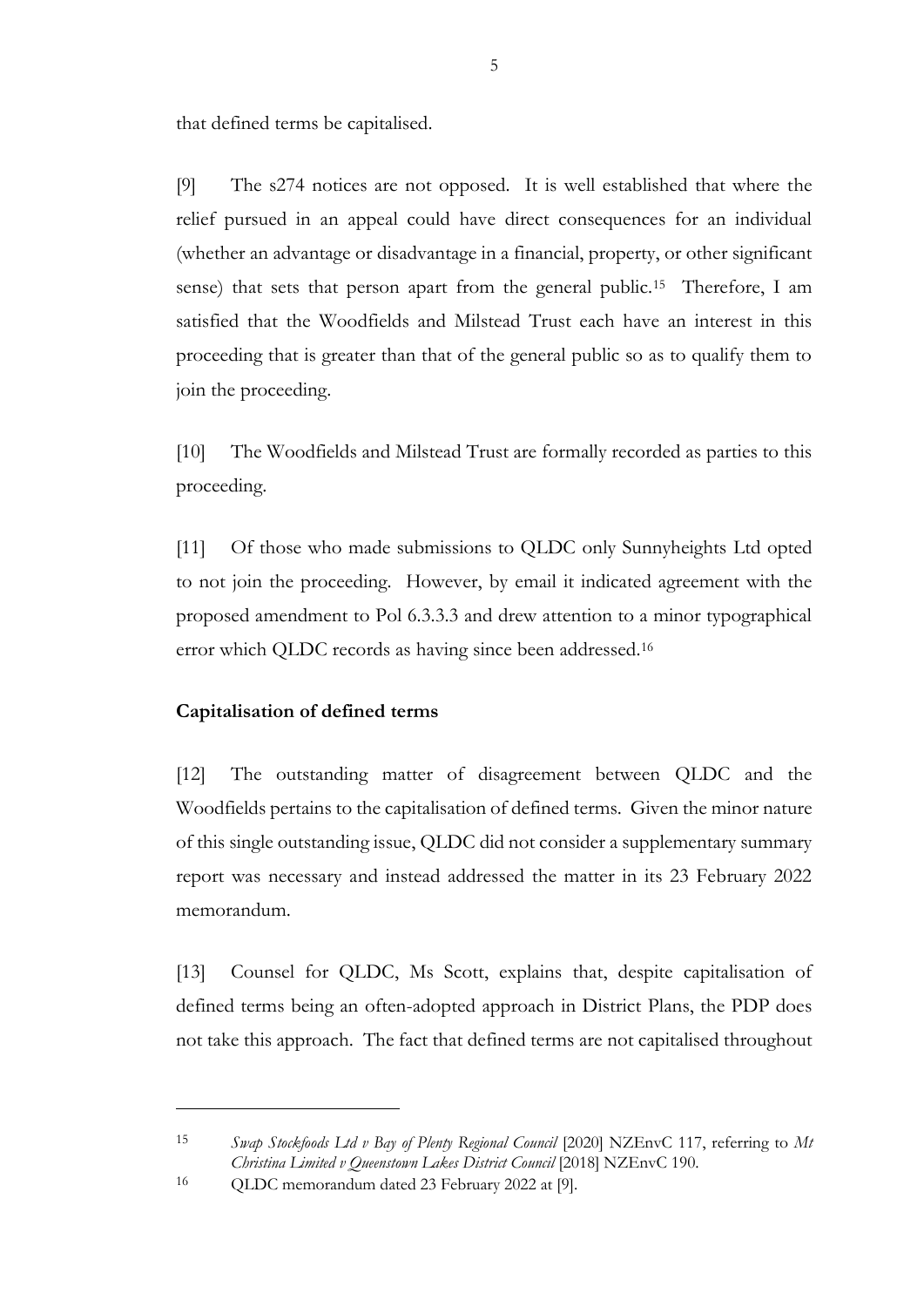the PDP stems from the Independent Hearing Panel's recommendation in Report 14, issued in relation to Stage 1 of the Council-level hearings on the PDP. The panel accepted evidence that capitalisation can be problematic in some instances and for consistency across the PDP either all defined terms should be capitalised, or none should be. Consequently, unless they are proper nouns all defined terms in the PDP are not capitalised. 17 QLDC states therefore it is not necessary to refer to 'farming activities', being a defined term, in Pol 6.3.3.3.<sup>18</sup>

[14] We are satisfied with QLDC's explanation.

#### **Outcome**

[15] Having considered the proposed amendment, the associated submissions, the evidence of Ms Hutton and QLDC's memoranda, the court is satisfied it is appropriate to make the requested direction to effect the changes sought to the PDP. Directions are made accordingly.

#### **Directions**

[16] Under ss 279(1)(b), 290(2) and 293 RMA, QLDC is directed to:

- (a) amend the PDP by incorporating Pol 6.3.3.3 as set out in Annexure 1; and
- (b) file a reporting memorandum as to that once completed.

For the court

**J J M Hassan Environment Judge**



<sup>17</sup> QLDC memorandum dated 23 February 2022 at [12]-[14].

<sup>18</sup> QLDC memorandum dated 23 February 2022 at [15].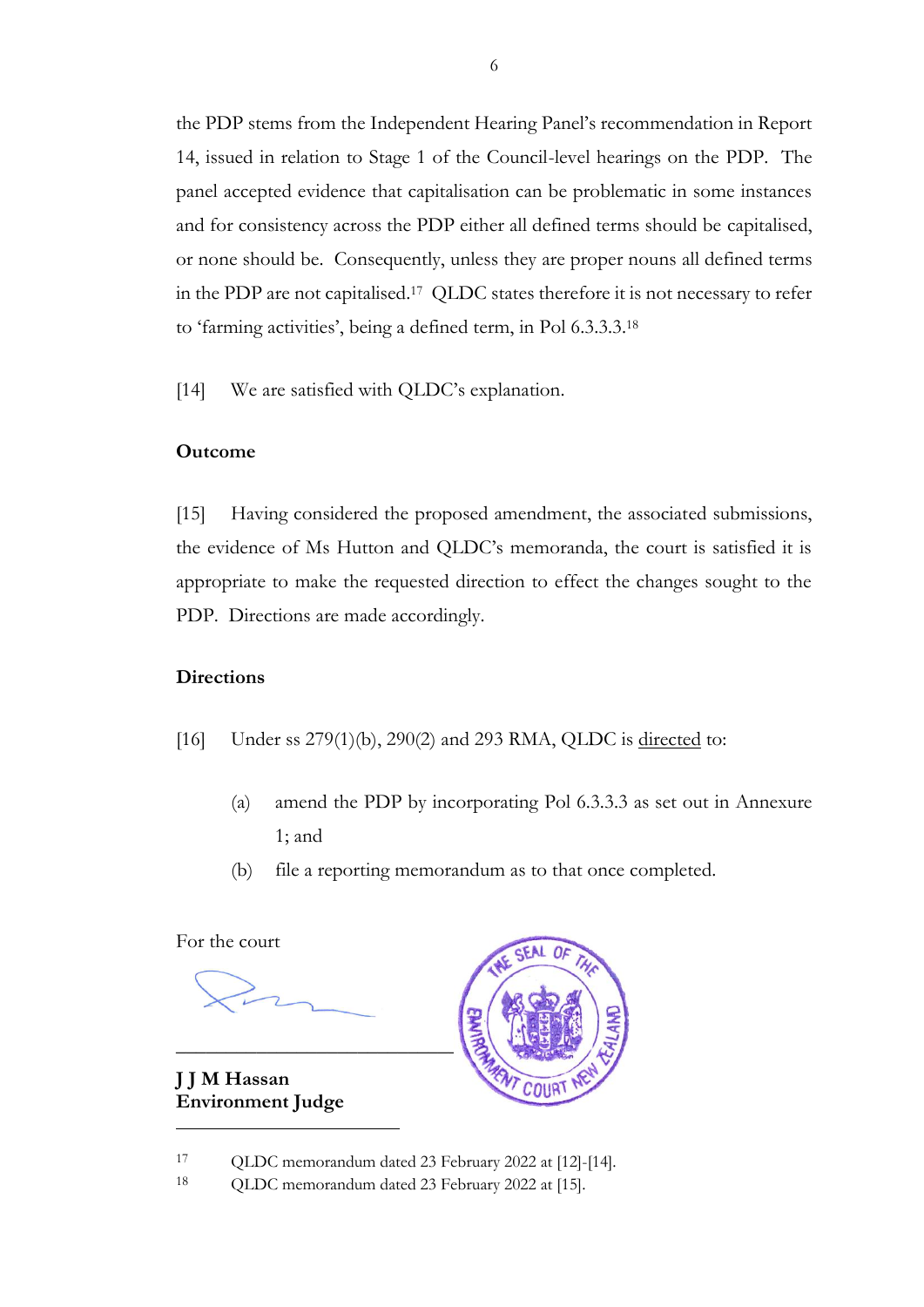### **Annexure 1**

# **Agreed plan provision for incorporation into Chapter 6 of the Proposed District Plan**